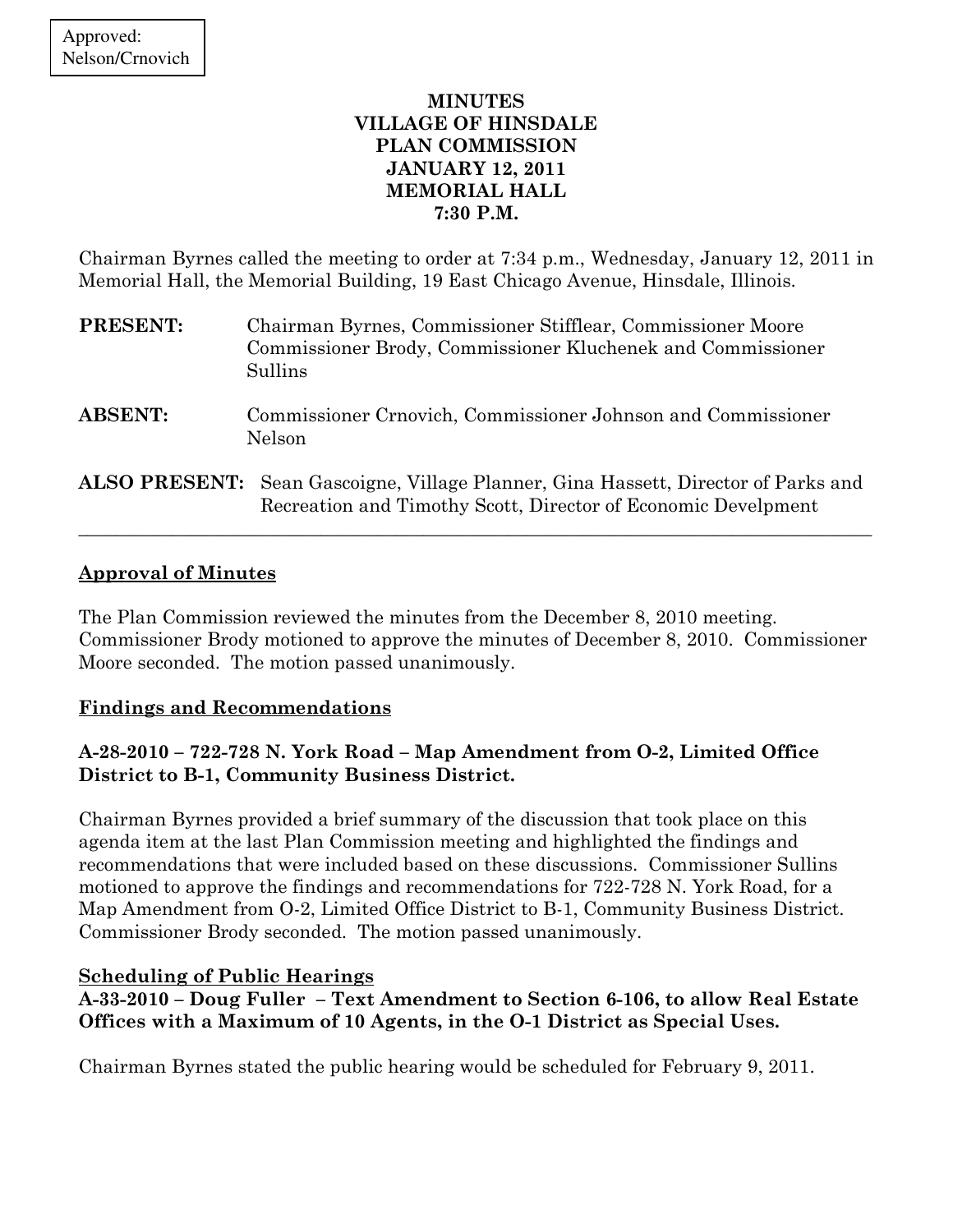### **Plan Commission Minutes January 12, 2011**  A-34-2010 – 22 N. Lincoln – Special Use Permit to allow a Real Estate Office, with a Maximum of 10 Agents.

Chairman Byrnes stated the public hearing would be scheduled for February 9, 2011.

## A-38-2010 – Village of Hinsdale – Text Amendment to Section 9-104 as it Relates to Driveway Width.

Chairman Byrnes stated the public hearing would be scheduled for February 9, 2011.

## Sign Permit Review 24 W. Chicago Avenue – The Village Cellar – Two Wall Signs

Ray Zuniga, owner and applicant, provided a brief description of the proposal. Commissioner Kluchenek motioned for the approval of signage for 24 W. Chicago Avenue – The Village Cellar – Two Wall Signs. Commissioner Moore seconded. The motion passed unanimously.

# Exterior Appearance/Site Plan Review

# 8 E. First Street – IL Poggiolo – Seasonal Vestibule

Chairman Byrnes introduced the case and asked if the applicant was present. Peter Burdi, applicant and owner of the property, introduced himself and summarized the request, which included the installation of a red seasonal vestibule during the colder months, at the subject property.

Mr. Burdi confirmed that, if approved, he did not have to come back every year for approval.

Mr. Gascoigne confirmed that as long as the vestibule was the same size, color and location every year, this was a one-time approval and he did not need to reappear for approval.

Discussion ensued regarding the opportunity for other businesses in the downtown to request seasonal vestibules.

Mr. Gascoigne clarified that any business could request approval from the Plan Commission for one, however the limited sidewalk space in front of most restaurants downtown would not lend itself to a vestibule since they need to be ADA accessible.

Commissioner Stifflear expressed his concern with the potential for anyone to request a vestibule and the impact it would have on the downtown.

Discussion ensued comparing the Zak's Place vestibule to this request, as well as the likelihood of other vestibules appearing in the downtown.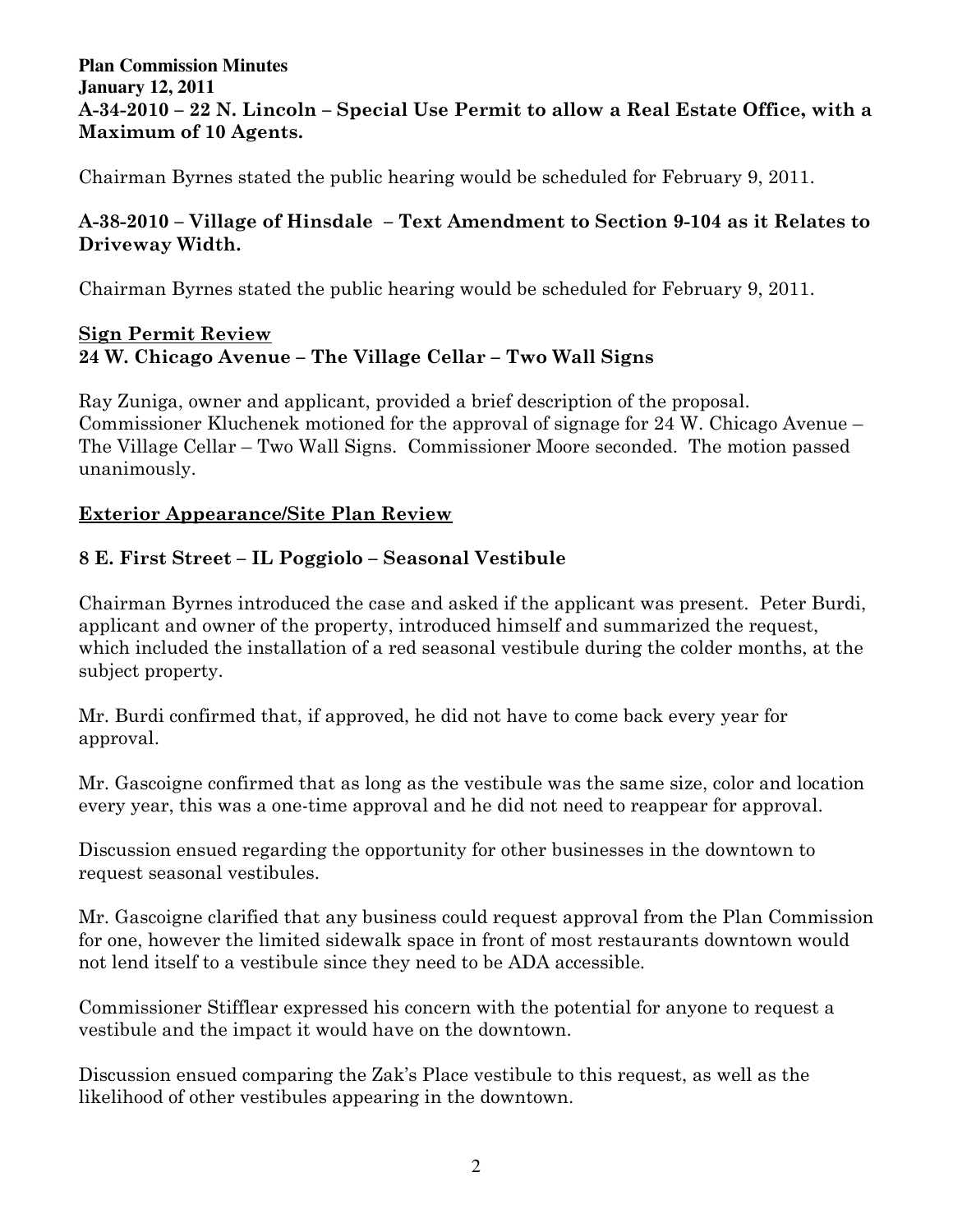Commissioner Kluchenek indicated that the requirement and process has been in place for many years and this is only the second vestibule in the downtown.

Commissioner Kluchenek motioned to disapprove the Site Plan for a Temporary Seasonal Vestibule at 8 E. First – IL Poggiolo. Commissioner Sullins seconded. The motion failed unanimously and the site plan was approved.

Commissioner Kluchenek motioned for the approval of Exterior Appearance for a Temporary Seasonal Vestibule at 8 E. First – IL Poggiolo. Commissioner Sullins seconded. The motion passed unanimously.

# Public Hearings

Chairman Byrnes recognized the members of the audience and because they were here for the paddle courts at the end of the agenda, and no one was present for the next item, he adjusted the agenda to accommodate the audience members.

## A-37-2010 – 5891-5911 County Line Road (KLM Park) – Special Use and Site Plan/Exterior Appearance Review for Paddle Courts and Associated Structures. Chairman Byrnes opened the public hearing, introduced the case and asked Gina Hassett, Director of Parks and Recreation, to summarize the request.

Director Hassett summarized the request and touched on a couple of key questions raised during the process including the site selection for the additional courts. She indicated that KLM was chosen, as opposed to another park due mainly to the fact that KLM already has both paddle tennis courts and a warming hut, so it seemed like the most logical place to locate it. Any other location would require the construction of another warming hut.

Chairman Byrnes confirmed that even though Parks and Rec was the applicant, the project was revenue neutral to the Hinsdale taxpayers.

Director Hassett confirmed and summarized how the project would be funded.

Chairman Byrnes asked Ms. Hassett to touch very generally on the storm water improvements being proposed.

Ms. Hassett acknowledged the storm water concerns that had been identified and then generally summarized the Village's course of action to help alleviate those concerns.

Commissioner Sullins clarified points regarding landscaping.

General discussion ensued regarding the location of certain landscaping and the detention area.

Commissioner Kluchenek asked Ms. Hassett to identify and summarize any community feedback they had gotten.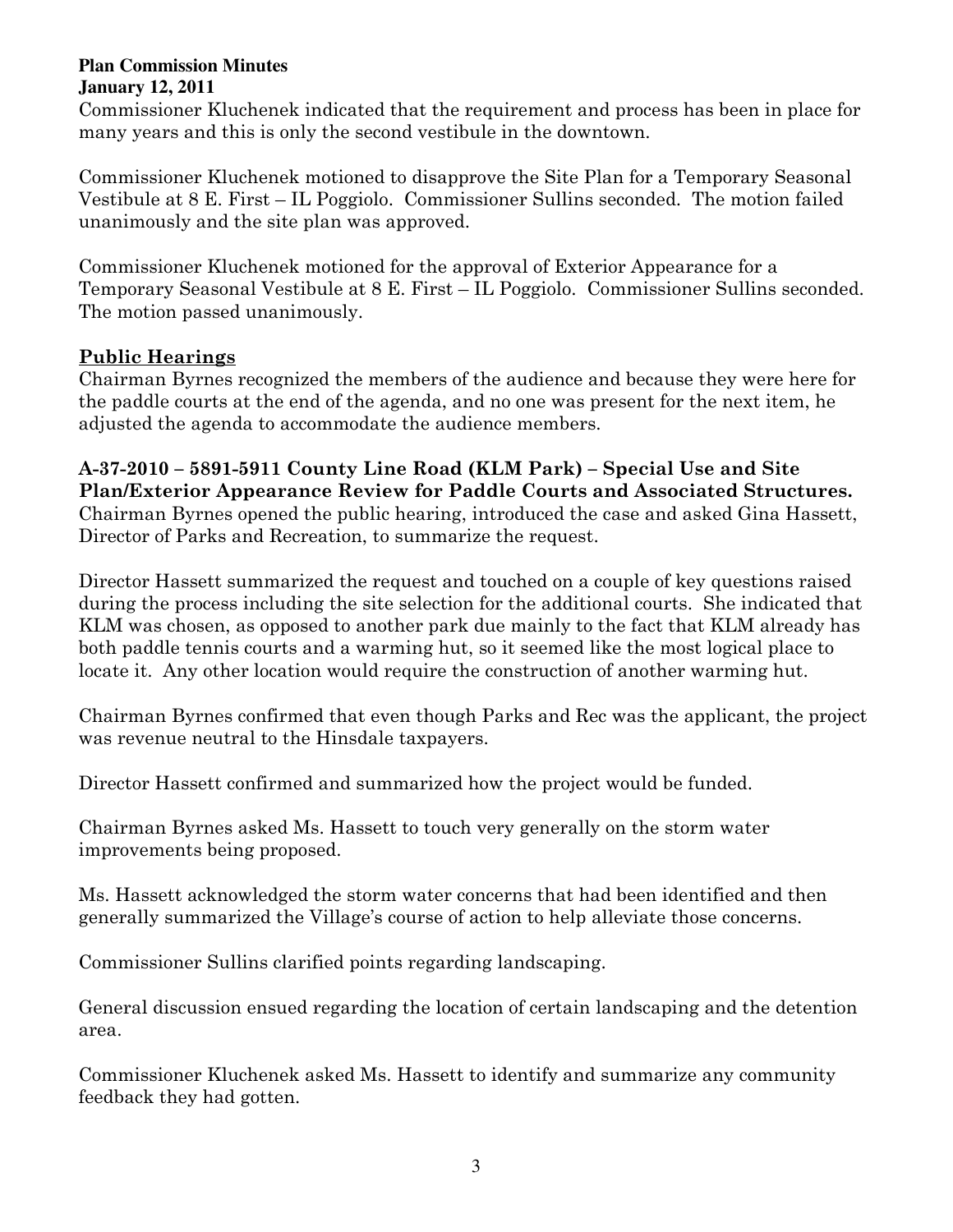Director Hassett identified letters of support from the members of the HPTA. She also acknowledged the concerns of the surrounding Burr Ridge residents but indicated they were working with the neighbors and the Village of Burr Ridge to reach an agreement everyone would be happy with. She then stated they were in receipt of a letter from the Mayor of Burr Ridge that supported the request which she would read into the record of the public hearing.

Commissioner Stifflear questioned what the long term plans for paddle tennis were and what happens when they need more courts in the future.

Director Hassett indicated that she didn't see how any additional courts could physically be added at KLM without interfering with the other sports field, but identified that as one of the items being discussed as part of the agreement with Burr Ridge.

Commissioner Moore questioned why Burns field wasn't given more consideration beyond the warming hut issue.

Ms. Hassett indicated that the primary reason was the warming hut cost but asked the President of the HPTA to respond.

Bill O'Brien introduced himself and provided a history as to how and why the original paddle courts were located at KLM and then why the decision was made to place to newly proposed courts there as well.

Commissioner Kluchenek asked Mr. O'Brien to discuss how the life-time memberships would impact recreational play.

Mr. O'Brien identified how the life-time memberships worked and how that would impact a resident that just wanted to play on a daily basis but not hold a pass.

Commissioner Kluchenek appreciated Mr. O'Brien's explanation, but expressed concerns with the lack of availability of courts for residents that didn't hold a pass.

Ms. Hassett responded to Commissioner Kluchenek's concerns and indicated that the hope was that by building these two additional courts at KLM, the Burns Field courts would always be available for open play.

Mr. O'Brien identified additional times, outside of league play, in which open play is available at KLM.

Dave Allen, a Burr Ridge resident, trustee and neighbor of the KLM paddle courts, introduced himself. He identified his involvement with the paddle court discussions and offered his thoughts on the proposed project. He acknowledged the letter from the Mayor of Burr Ridge and also identified the efforts between the Village of Burr Ridge and the Village of Hinsdale to reach an agreement. He generally identified the timing of lights, storm water management and the possibility of future courts being the primary concerns.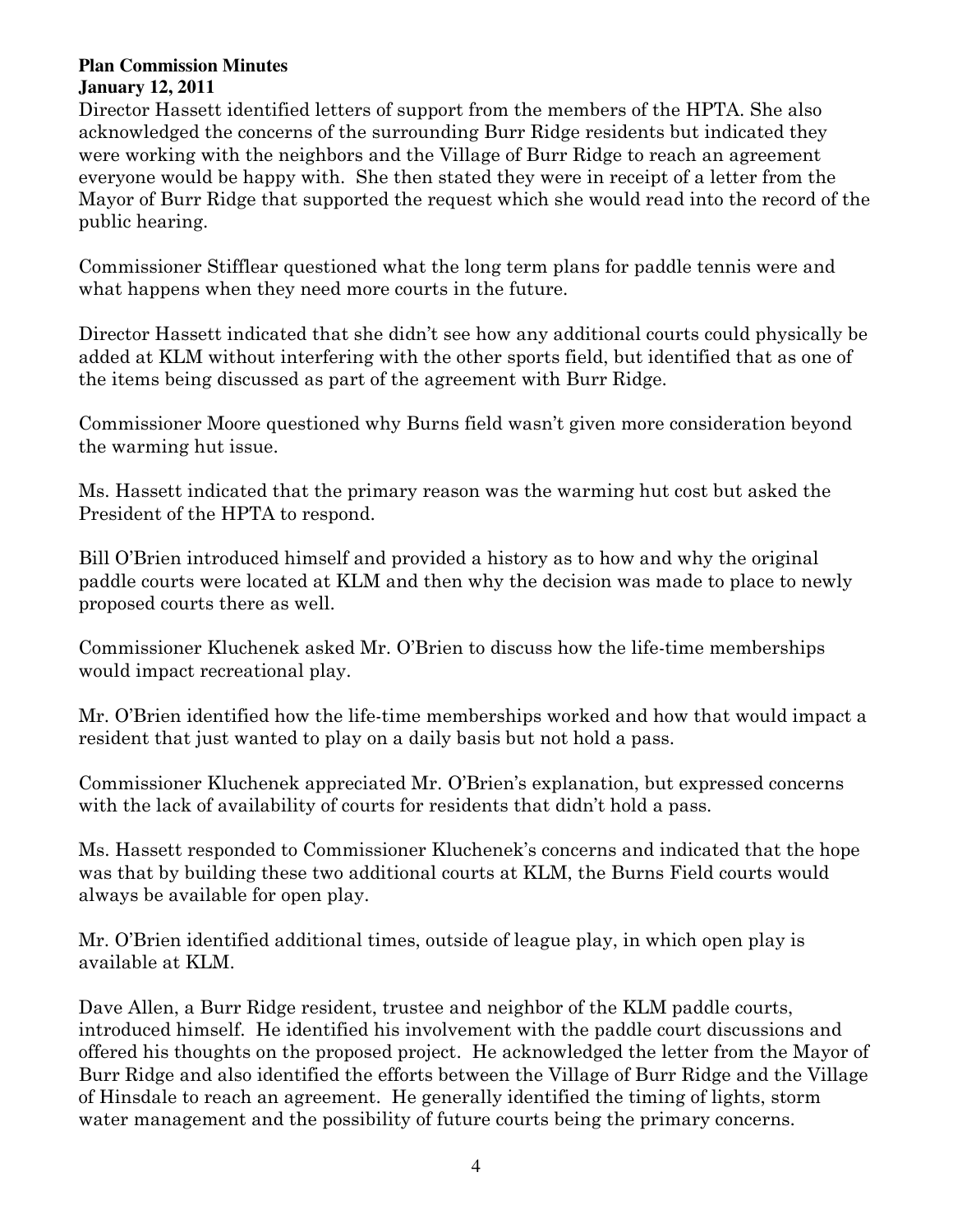Mr. Allen also expressed concerns with alcohol consumption at the paddle courts as well as the possibility of re-grading the existing lacrosse field and the impact this would have on drainage and flooding in the neighborhood. He then summarized his final thoughts and identified his appreciation for the cooperation from the Village of Hinsdale throughout the process.

Commissioner Kluchenek confirmed with Mr. Allen that he was in support of the application.

Mr. Allen indicated he was.

Ms. Hassett read the letter from Burr Ridge into the record and summarized the items agreed to between the Villages.

Chairman Byrnes closed the public hearing and then complimented both Villages on their willingness to work together to reach an agreement.

Commissioner Brody concurred with Chairman Byrnes.

General discussion ensued regarding the timing on lights and the numbers of lights on each court.

Ms. Hassett explained that each court has an individual timer as well as a single timer locked up in a different location that controlled all of the courts, which would keep someone from turning on individual courts during non-operational hours.

Discussions ensued regarding the drainage along the east property line. Ms. Hassett indicated that there were no plans to do anything, but even if they did, they would need several permits, including one from the Metropolitan Water Reclamation District.

Commissioner Moore offered her thoughts regarding the timing of lights and confirmed that drinking was legal at the paddle courts.

Ms. Hassett confirmed it was legal inside the paddle hut and addressed Commissioner Moore's lighting comments.

Commissioner Kluchenek expressed his support for the application given the lack of dissent and the compliancy with the code.

Some Commissioners expressed concerns as to how the Village can guarantee that the improvements, such as landscaping, are made.

Ms. Hassett indicated that this would be like any other permit in the Village which could not receive its final approvals until it was completed per plans. Beyond that, she also indicated that the construction would not start until the funds were available.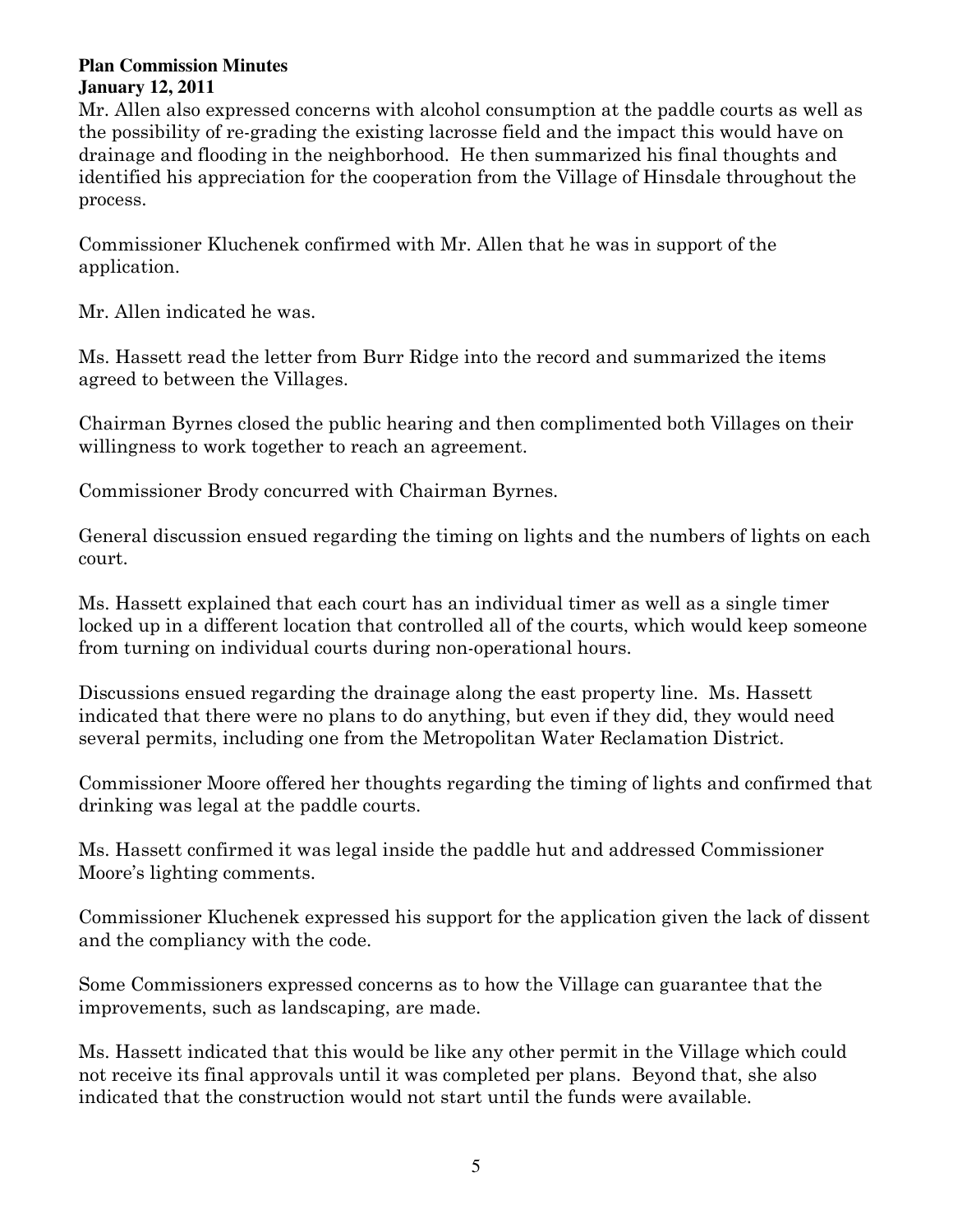Commissioner Kluchenek expressed his appreciation for the other Commissioner's concerns, but indicated that he believed the funding was not the responsibility of the Plan Commission and should not be made part of the motion for approval.

Commissioner Kluchenek motioned for the approval of a Special Use Permit for the installation of Paddle Courts and Associated Structures at 5891-5911 S. County Line Road (KLM Park) subject to the conditions agreed to between the Village of Burr Ridge and Hinsdale, which include:

- Placement of the courts per site plan.
- No additional courts for 5 years from the completion of construction of these courts.
- The hours of operation will be as agreed upon
- The drainage will be per the site plan
- The installation of landscaping will be per the site plan

Commissioner Moore seconded. The motion passed unanimously.

Commissioner Brody motioned to disapprove the Site Plan for the installation of Paddle Courts and Associated Structures at 5891-5911 S. County Line Road (KLM Park). Commissioner Moore seconded. The motion failed unanimously and the site plan was approved.

Commissioner Stifflear motioned for the approval of Exterior Appearance for the installation of Paddle Courts and Associated Structures at 5891-5911 S. County Line Road (KLM Park). Commissioner Moore seconded. The motion passed unanimously.

# A-36-2010 – Village of Hinsdale – Text Amendment to Section 9-106, as it relates to projecting signs and staff review of code compliant signs.

Chairman Byrnes indicated that this case was continued from last month, summarized the request and touched on some of the concerns raised at last month's meeting.

Mr. Scott identified the areas of the ordinance that were changed, as well as answers to procedural questions that were raised and requested by the Plan Commission at last month's meeting. Mr. Scott indicated that through discussions, the Village Attorney had confirmed that the distribution of sign materials to all Commissioners with the intent for feedback, in any capacity, was not recommended and would likely be a violation of the Open Meetings Act.

He then went on to summarize discussions he had with Robb McGinnis, Director of Community Development and Code Enforcement, regarding increased enforcement of signage.

Commissioner Kluchenek asked for clarification on final authority as it was currently written in the ordinance.

Mr. Scott indicated that he didn't feel there would be any open debates between the Village Manager and the Plan Commission Chair regarding the approval of signage. He expressed his confidence that the Village Manager would be willing to sign off on any application that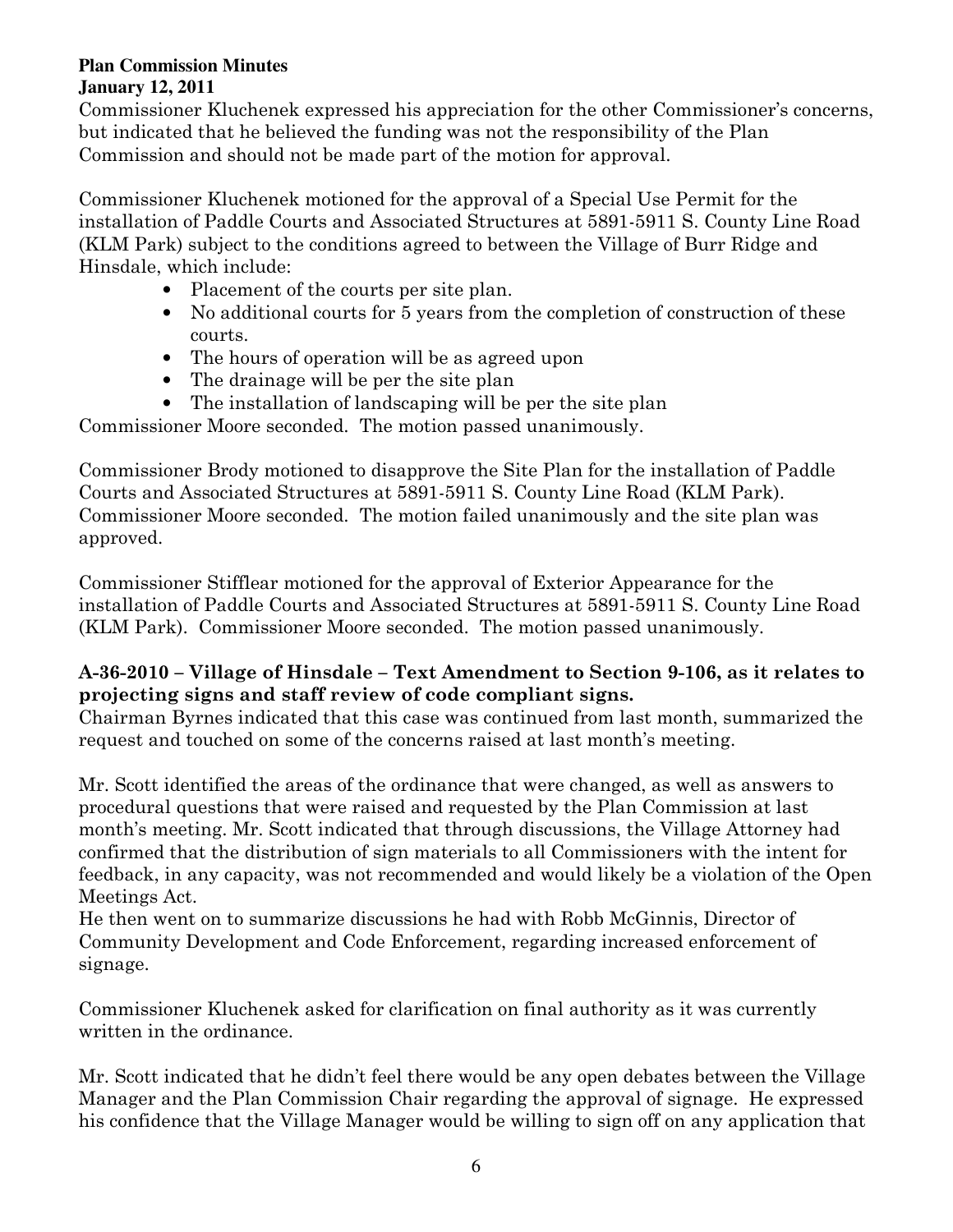met code through staff's review and met the design intent of the Commission through its Chair.

Discussion ensued and Chairman Byrnes summarized the process as currently written.

Commissioner Kluchenek expressed some concern with the language and how it could potentially affect procedure.

Commissioner Stifflear concurred and offered alternative language.

Discussion ensued regarding suggested changes to the language and the Commission agreed that approval or sign off by both the Village Manager and the Plan Commission Chair should be required to approve it administratively.

Chairman Byrnes initiated discussion on the process and suggested having the Village Manager sign off first.

John Karstrand approached the podium and offered his thoughts on how the currently suggested process came to fruition.

Commissioner Kluchenek expressed his appreciation towards how the process was arrived at, but felt acceptance by the Village Manager and staff should come prior to the sign-off from the Commission Chair.

Commissioner Stifflear questioned if Commissioner Kluchenek could offer any suggested language changes for the areas in question.

Commissioner Kluchenek indicated he wasn't comfortable doing that on the spot, but generally the language needed to be written in the affirmative position.

Chairman Byrnes summarized the Commission's suggestions and requested that the language be amended as such.

General discussion ensued regarding the suggested changes and the Commission offered final thoughts and explanations.

Commissioner Kluchenek recommended that monument signs be removed from the administrative approval process due to the nature of these signs.

Discussion ensued on how to effectively accomplish this.

Mr. Gascoigne indicated that the language could be amended to indicate new monument signs and existing monument signs that require structural alteration, would not be afforded the same rights under the administrative approval process.

Staff clarified the Commission's position and whether it was their intent to send this on with the suggested changes or bring it back to the next Plan Commission meeting.